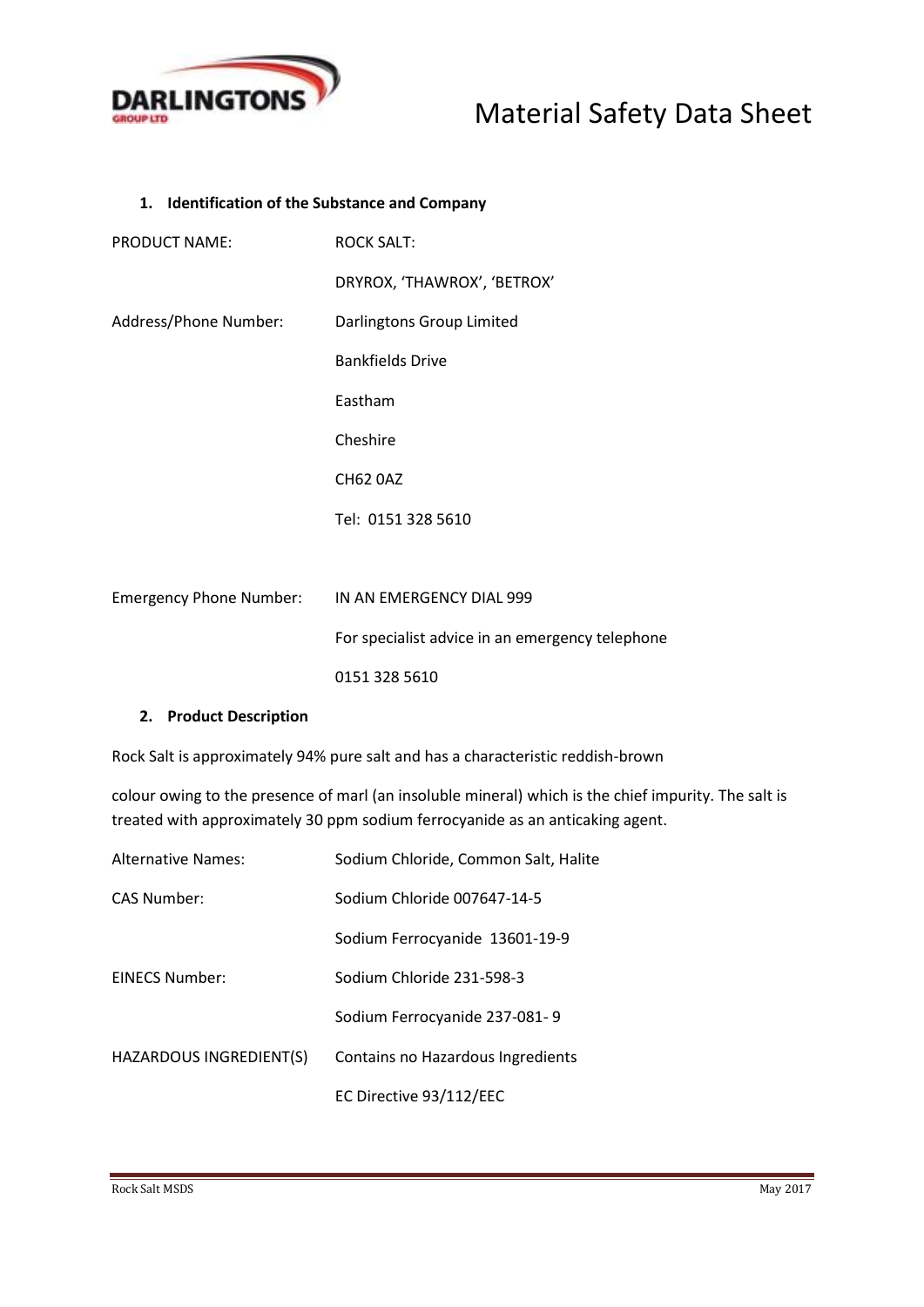

## **3. Hazards Identification**

Unlikely to cause harmful effects under normal conditions of handling and use.

## **4. First Aid Measures**

Inhalation: The Remove patient from exposure.

Skin Contact: Wash skin with water.

Eye Contact: **Interpretiate with eyewash solution or clean water, holding** 

the eyelids apart, for at least 10 minutes. If symptoms develop, obtain medical attention.

Ingestion: Wash out mouth with water and give 200-300ml (half a pint) of water to drink. Obtain medical attention if ill-effects occur.

Further Medical Treatment: Symptomatic treatment and supportive therapy as indicated.

## **5. Fire Fighting Measures**

Non-combustible

Extinguishing Media: As appropriate for surrounding fire.

Fire Fighting Protective Equipment: No special requirements.

## **6. Accidental Release Measures**

- Clear up spillages.
- Transfer to a container for disposal.
- Wash the spillage area with water.
- Spillages or uncontrolled discharges into water courses, drains or sewers must be IMMEDIATELY alerted to the Environment Agency or other appropriate regulatory body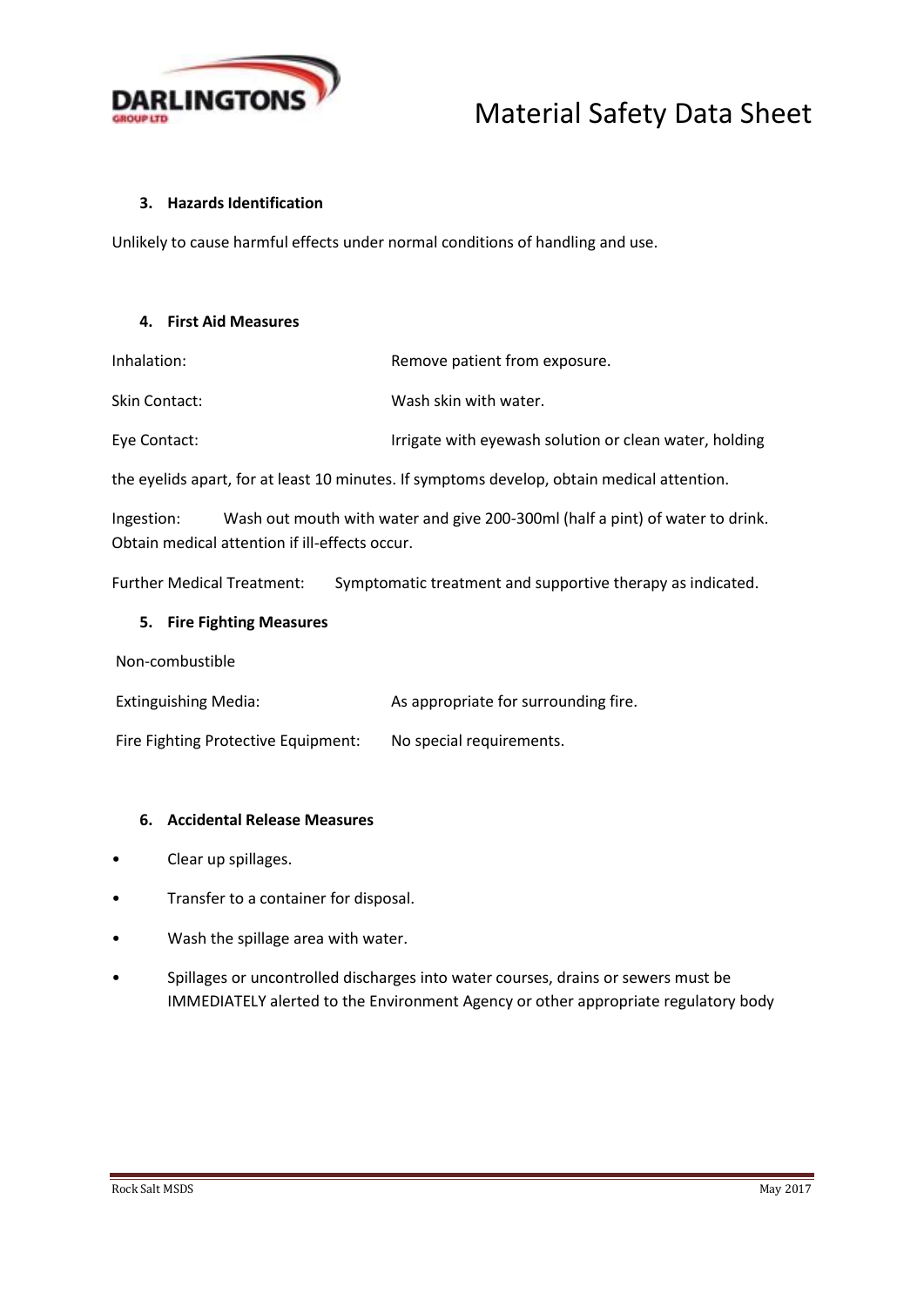

## **7. Handling and Storage**

Avoid contact with eyes. Avoid prolonged skin contact. Atmospheric levels should be controlled in compliance with the occupational exposure limit for dust. Keep away from strong acids and common metals. Static electricity can be generated by pneumatic conveying, therefore pipes should be bonded and earthed, especially where a spark could prove hazardous.

Keep away from concentrated acids. Rock salt can be stored outside but will absorb moisture over time. Care should be taken to avoid excessive run-off into water or onto vegetation

## **8. Personal Protection and Exposure Controls**

Wear suitable protective clothing, gloves and eye/face protection. An approved dust mask should be worn if exposure to levels above the occupational exposure limit is likely.

Occupational Exposure Standard (UK HSE Guidance Note EH40)

|                             | <b>Time Weighted Average</b> |  |
|-----------------------------|------------------------------|--|
|                             | $mg/m3$ (ppm)                |  |
| Dust (Total Inhalable Dust) | 10                           |  |
| Dust (Respirable Dust)      | 4                            |  |

## **9. Physical and Chemical Properties**

| Form:                              | Crystalline solid                                     |
|------------------------------------|-------------------------------------------------------|
| Colour:                            | Red-brown                                             |
| Odour:                             | <b>Odourless</b>                                      |
| Boiling Point (Deg C):             | 1413                                                  |
| Melting Point (Deg C):             | 802                                                   |
| Density of Sodium Chloride (g/ml): | up to 2.165 at 20 Deg C                               |
| Bulk Density (g/ml):               | 1.2 to 1.5 approx                                     |
| Solubility (Water):                | freely soluble, with some insoluble maristone residue |

Rock Salt MSDS May 2017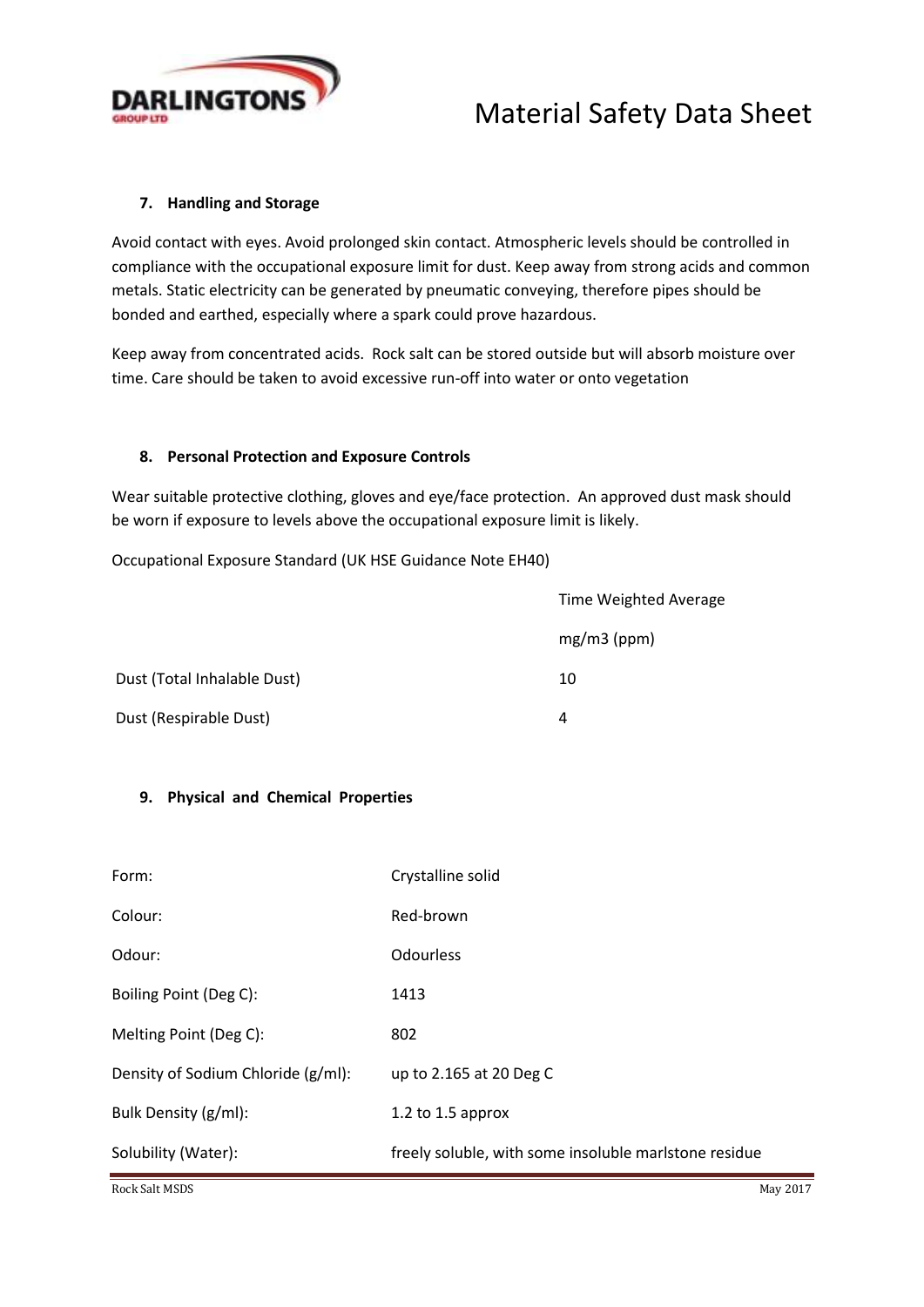

## NOMINAL PARTICLE SIZE RANGE:

| Dryrox 10  | $0-10$ mm |
|------------|-----------|
| Dryrox 6   | $0-6mm$   |
| Thawrox 10 | $0-10$ mm |
| Thawrox 6  | $0-6mm$   |

## **10. Stability and Reactivity**

Hazardous Reactions: Reactions with concentrated acid will produce hydrogen chloride. Under wet conditions, will corrode many common metals, particularly iron, aluminium and zinc.

#### **11. Toxicological Information**

Inhalation: High concentrations of dust may be an irritant to the respiratory tract.

Skin Contact: Will remove the natural greases resulting in dryness, cracking and possibly dermatitis. Repeated and /or prolonged skin contact may cause irritation.

Eye Contact: Dust may cause irritation.

Ingestion: May cause vomiting and diarrhoea. The swallowing of small amounts is unlikely to cause any adverse effects.

Long Term Exposure: Repeated ingestion of excessive amounts may cause disturbance of body electrolyte and fluid balance.

## **12. Ecological Information**

Environmental Fate and Distribution

High tonnage material with wide disperse use. Solid with low volatility. The product is soluble in water. The product has no potential for bioaccumulation. The product is predicted to have high mobility in soil.

Toxicity Low toxicity to aquatic organisms.

| <b>Effect on Effluent Treatment</b> | Adverse effects would not be expected. |
|-------------------------------------|----------------------------------------|

Rock Salt MSDS May 2017